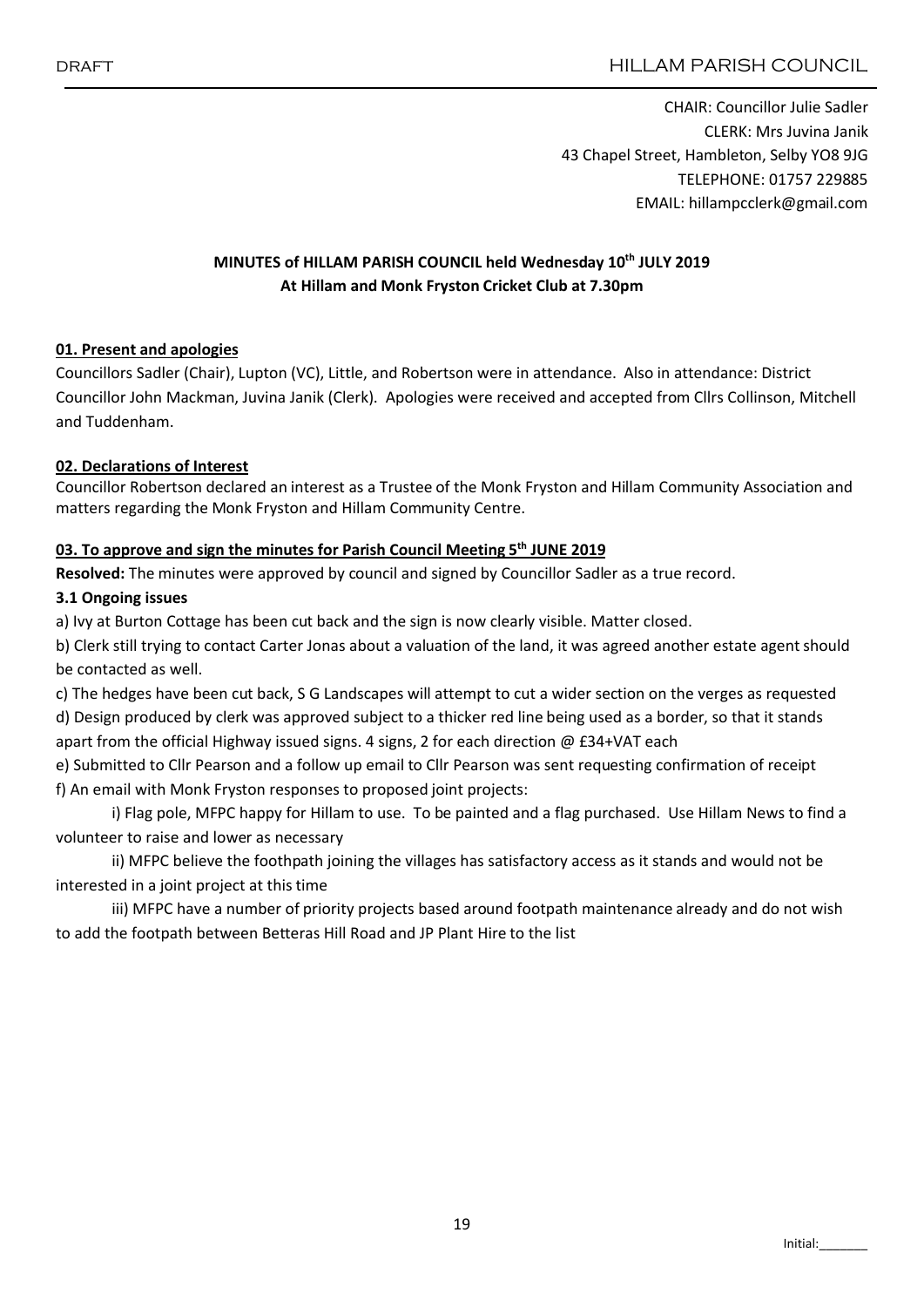## 04. Finance Report:

a) Resolved: The bank reconciliation for JUNE was approved and signed.

|                                                                                                               | Cashbook                |          |          | <b>CASHBOOK</b>        | <b>BANK STATEMENT</b> |  |  |  |  |
|---------------------------------------------------------------------------------------------------------------|-------------------------|----------|----------|------------------------|-----------------------|--|--|--|--|
|                                                                                                               | <b>Opening Balances</b> | Receipts | Payments | <b>Closing Balance</b> | Balance at            |  |  |  |  |
|                                                                                                               | 24 MAY 19:              |          |          | at 24 JUNE 2019        | 24 JUNE 2019          |  |  |  |  |
| Reserve                                                                                                       |                         |          | -        |                        | £1,228.38             |  |  |  |  |
| Account                                                                                                       | £1,226.52               | 1.86     |          | £1,228.38              |                       |  |  |  |  |
| Current                                                                                                       |                         |          |          |                        |                       |  |  |  |  |
| Account                                                                                                       | £ 21,428.22             |          | £875.35  | £20,552.87             | £20852.87             |  |  |  |  |
| O/S 682 Int. Audit Fee of £50.00 & 677 MFHCA Grass Cutting Donation of £250.00                                |                         |          |          |                        |                       |  |  |  |  |
| £20,852.87 - £50 - £250 = £ 20,552.87<br><b>CASHBOOK &amp; STATEMENT RECONCILE</b>                            |                         |          |          |                        |                       |  |  |  |  |
| NB: £800 is ring-fenced grant for street light replacements not yet invoiced by NYCC. £1460.66 is ring-fenced |                         |          |          |                        |                       |  |  |  |  |
| grant for website and £500 is ring fenced for pump maintenance gifted by Hillam Historians.                   |                         |          |          |                        |                       |  |  |  |  |

### b) To agree and approve invoices to be paid in JUNE

| $\frac{1}{2}$<br>Cheque | Payee                      | <b>Details</b>                                                                                                              | <b>TOTAL COST</b> |          | <b>VAT: To</b><br><b>Reclaim</b> |        |
|-------------------------|----------------------------|-----------------------------------------------------------------------------------------------------------------------------|-------------------|----------|----------------------------------|--------|
|                         | 686 Juvina Janik           | Clerk Salary JUNE 2019                                                                                                      | £                 | 221.36   |                                  |        |
|                         | 687 NYCC                   | STREETLIGHT REPAIRS 18-19:<br><b>£800 LOCALITY BUDGET WAS</b><br><b>RECEIVED IN MARCH 2018 TO</b><br><b>PUT TOWARD THIS</b> | £                 | 4,684.78 | f                                | 780.80 |
|                         | 688 T P JONES & CO LLP     | PAYROLL APR-JUN 2019                                                                                                        | £                 | 46.10    | £                                | 7.65   |
|                         | 689 HMRC                   | PAYE TAX DEDUCTED                                                                                                           | £                 | 0.20     |                                  |        |
|                         |                            | <b>TOTAL JULY SPEND</b>                                                                                                     | £                 | 4.952.44 | £                                | 788.45 |
|                         | TOTAL 2019-20 ANNUAL SPEND |                                                                                                                             |                   | 9.721.92 | f                                | 797.60 |

Resolved: Payments were approved. Cheques to be signed at meeting close.

#### c) Confirmation of pension arrangements for clerk.

Resolved: The clerk declined the right to have a pension set up through Hillam Parish Council. Clerk still to send NALC Pay Award recommendations through to Cllr Roberston. Meeting to be arranged to review clerk salary.

#### 05. Speeding on Chapel Street

Resolved: Clerk to submit a 95Alive form for Chapel St and also Hillam Road from Hillam Hall Lane junction out of village.

#### 06. Planning

a) 2019/0547/EIA: Proposed construction of a motorway service area at Lumby Resolved: Hillam PC have the following comments to be submitted by the clerk…

1. The Parish Council believe this sort of development is inappropriate for Green Belt land and would devastate wildlife habitat and open space.

2. Given that Ferrybridge Services is only 5 miles South and Wetherby Moto is only 15 miles North on the same stretch of road, the development was thought to be unnecessary. This location does not have a need for such a development.

3. The motorway traffic from the A1(M) visiting the proposed services will cause delays and congestion to traffic en route to Leeds via the A63

- 4. Light pollution in a rural area is a concern
- 5. Additional Noise pollution on top of the general motorway hum in an otherwise rural, quiet area is also a concern